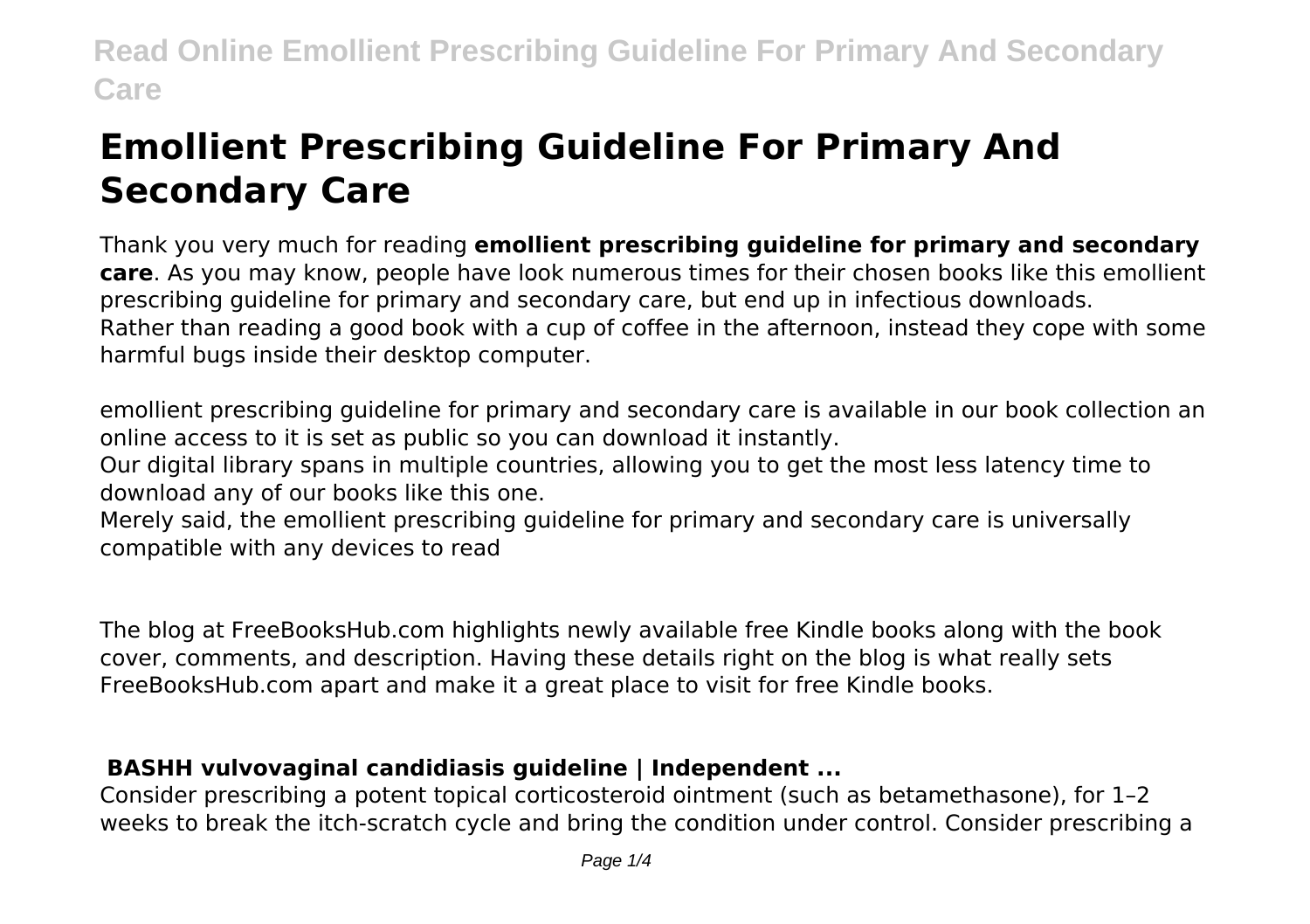mildly anxiolytic antihistamine (for example hydroxyzine) for use at night. Recommend an emollient as a soap substitute. Lichen sclerosus and lichen ...

#### **College of Medicine & Science on Instagram: "** $\Box$  **Our Ph.D ...**

Gastrointestinal complications (e.g., constipation, bowel obstruction, diarrhea) can be tumor or treatment related and are common in cancer patients. Get detailed information about gastrointestinal complications and ways to manage them in this clinician summary.

#### **The Use of Emollients in Dry Skin Conditions in Primary ...**

The following guidelines have been approved by the Nottinghamshire Area Prescribing Committee and the relevant secondary care trust(s) Drugs and Therapeutics Committee(s) (D&TCs). They have been developed in association with the relevant clinicians in primary, secondary and tertiary care (where applicable).

#### **Prescribing guidelines and policies | Cambridgeshire and ...**

Emollients or emollient with active ingredient (for example menthol 1%). Crotamiton 10% cream (for example Eurax) or capsaicin (0. 025%) cream for localised itch. Topical corticosteroid (mild to moderate potency) apply sparingly once daily for 2 to 3 days if the area is inflamed but not infected. Review after 7 days.

#### **Atopic Dermatitis and Eczema. Causes, symptoms and ...**

Synopsis There are around 200,000 healthcare-associated infections (HAIs) in Australian acute healthcare facilities each year. This makes HAIs the most common complication affecting patients in hospital. As well as causing unnecessary pain and suffering for patients and their families, these adverse events prolong hospital stays and are costly to the health system.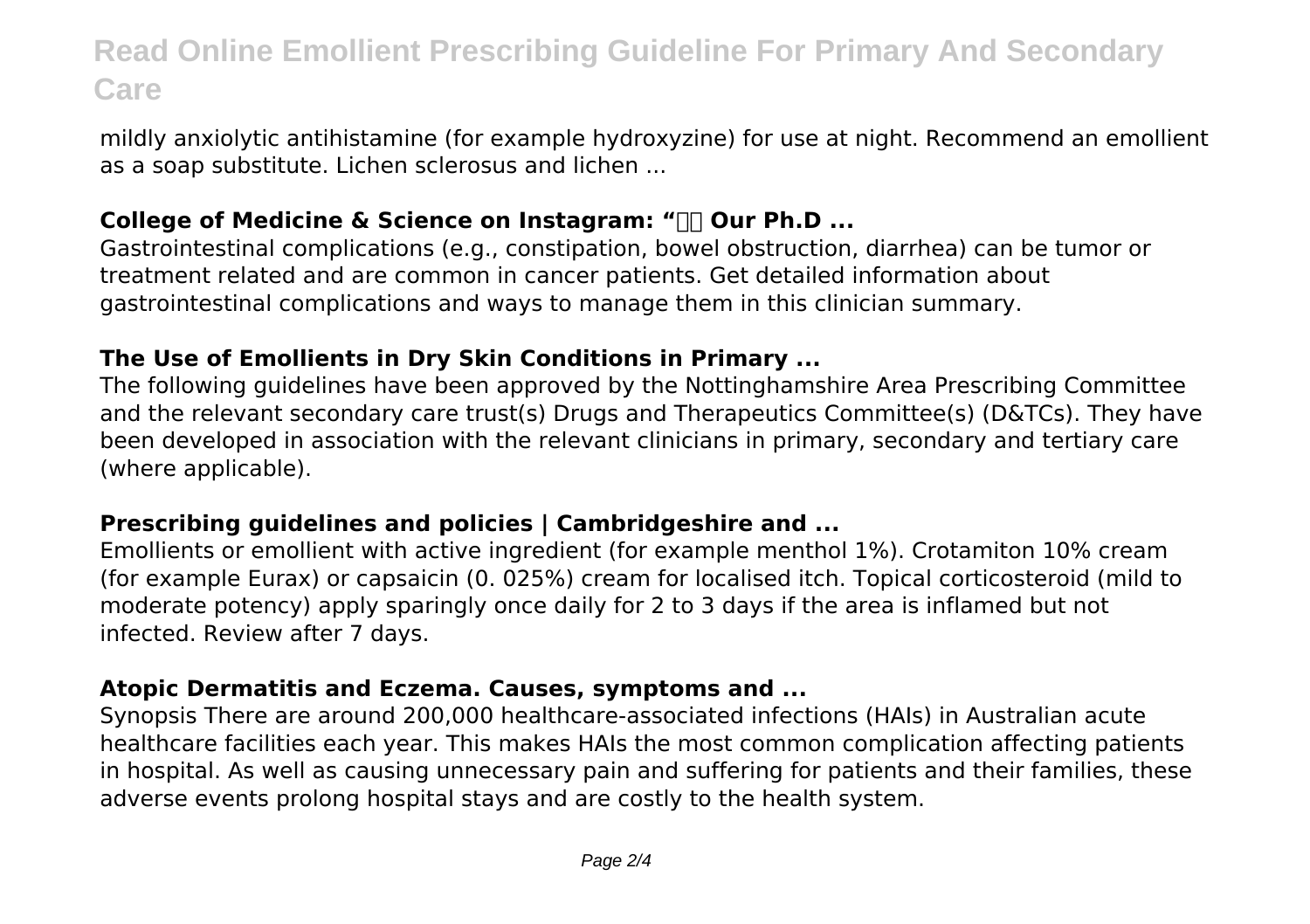### **Scenario: Balanitis - adults | Management - CKS | NICE**

Atopic dermatitis, also know as atopic, eczema is a chronic, relapsing, inflammatory skin condition characterised by an itchy red rash that favours the skin creases such as the folds of the elbows or behind the knees [].

#### **Gastrointestinal Complications (PDQ®)–Health Professional ...**

Control# Status Requester Subject 2018-10000 Closed The Capitol Forum A log of all forms 483a issued in the month of November 2018 2018-10001 Acknowledgement Letter

#### **Wound Dressing Guidelines**

Cow's milk protein allergy and Lactose Intolerance in Primary Care Guide; Dental Prescribing Patient Information Leaflet.pdf; Dependence Forming Medications Opioid Deprescribing Algorithm; Dicycloverine.pdf; Emollient Prescribing Guideline March 2016.pdf; Entresto Prescribing Support - September 2020.pdf; Epilepsy - Pathway December 2016.pdf

#### **Emollient Prescribing Guideline For Primary**

Prescribing for children with atopic eczema NICE have published both a clinical guideline (CG57)3 and a quality statement4 for the diagnosis and management of atopic eczema in under 12s. The key message from the clinical guideline3 is as follows: 1.5.2.7 Healthcare professionals should review repeat prescriptions of individual products and

#### **Scenario: Management | Management | Pruritus vulvae | CKS ...**

The recommendations on management are largely based on expert opinion in the 2013 European guideline for the management of balanoposthitis [Edwards, 2014], expert opinion in the Royal College of General Practitioners and British Association of Sexual Health and HIV (RCGP/BASHH) publication Sexually transmitted infections in primary care [Lazaro, 2013], expert opinion in review